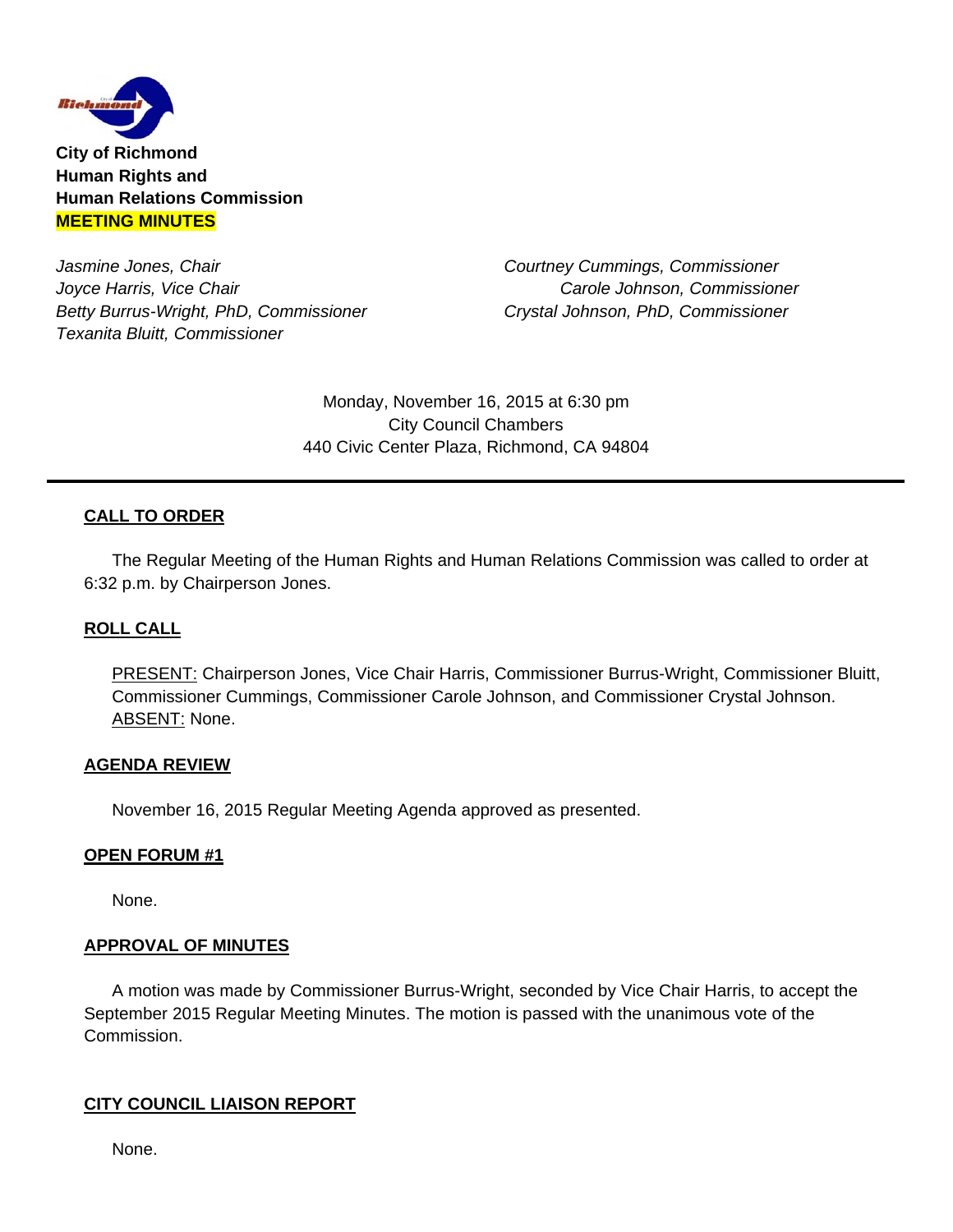#### **COMMISSIONERS' REPORTS**

 Commissioner Crystal Johnson encouraged Commissioners and members of the public to volunteer at the Thanksgiving dinner event for the homeless organized by Salute's in partnership with city agencies and community organizations.

## **CHAIR'S REPORT**

Chairperson Jones shared her recent trip to New York City to attend a conference for young African American leaders.

## **STAFF REPORT**

 Mr. Jenkins reported that Memorial Services for former Richmond Mayor Lonnie Washington will take place at the Richmond Memorial Auditorium on Monday, November 9, 2015.

He also encouraged HRHRC Commissioners to pay close attention to student demonstrations on college campuses across the country and recent tragic events in Paris.

#### **DISCUSSION ITEMS**

**K.1 STUDY SESSION WITH RICHMOND POLICE DEPARTMENT (45 MINUTES)**  HEAR PRESENTATION FROM RPD CHIEF CHRIS MAGNUS

*Chairperson Jones* 

Chairperson Jones framed the item and thanked the Richmond Police Department for its continued partnership with the HRHRC.

Richmond Police Chief Chris Magnus answered the list of the questions compiled by the HRHRC Police-Community Relations Commission and introduced Cpt. Louie Tirona, Cpt. Bisa French and Lt. Hill to provide in depth answers.

1. We understand that RPD representatives meet regularly with the Neighborhood Councils in Richmond. What other regular community-specific engagement conversations/events does RPD conduct (e.g, LGBTQI, immigrant, Native American, Latino, African American)?

 In 2006, Chief Magnus implemented a plan that included reorganizing the way the officers think about the geographical boundaries of neighborhoods. The City is divided into three different districts and each district is divided again into three smaller beats. Each beat area has a beat officer whose job is to work with the local communities.

2. RPD and youth. What are RPD policing policies and practices on school campuses? In the community? What has RPD involvement been in the opening of the new Greenwood Academy/Leadership Public Schools campus? How do you develop the cultural sensitivity of your officers?

## *(REFER TO HANDOUT FOR DETAILED SCOPE OF WORK)*

 The City of Richmond in collaboration with the West Contra Costa Unified School District conducts the School Resource Office (SRO) Program in order to provide school administrators and staff with law enforcement resources and expertise they need to maintain safety and order. The SRO program is intended to ensure that no student's right to receive an education is abridged by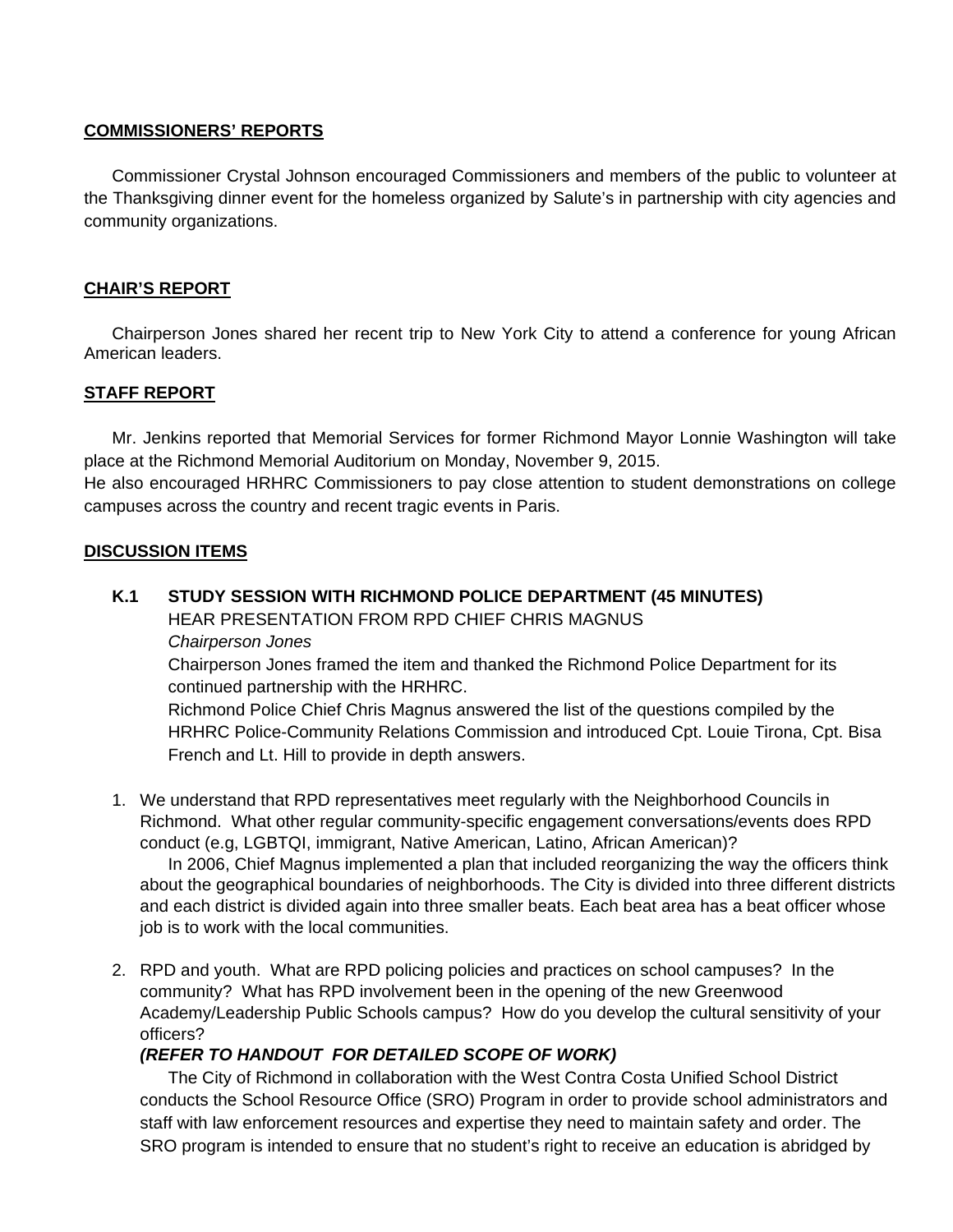violence or disruption.

3. Please provide an overview of RPD's new anti-domestic violence initiative that identifies and reaches out to the highest risk victims.

 Cpt. French provided detailed information about the Richmond Police Department's new initiative to address domestic violence. Contra Costa County is one of the four areas around the country selected by the U.S. Department of Justice to pilot an initiative called the Lethality Assessment Program, which helps assess the danger a woman may be in and connect her to appropriate resources, such as counseling or a local shelter. For more information about this pilot initiative, contact Cpt. French at bfrench@richmondpd.net.

4. What is the high-speed chase policy in residential neighborhoods? (Circumstances, number of vehicles, discharge of firearms, etc.)

# (*REFER TO HANDOUT FOR RPD's POLICY ON VEHICLE PURSUIT)*

5. The ACLU is proposing that police departments hold open public discussion prior to the adoption of any new surveillance technology. What is the RPD position on this proposal?

 "A lot of complex issues around body camera. We are learning collectively." RPD currently holds camera footages for 90 days; if requested, footages are kept longer.

6. Please describe the new mental health team approach.

 The Richmond Police Department is working with STAND!, community based organizations. STAND! takes approach to eliminating family violence is well-rounded and community-wide. In addition to providing a complete spectrum of prevention, intervention, and treatment programs. For more information, visit http://www.standffov.org

7. What is the communication/investigation process after an officer-involved shooting? Is there a public hearing? If not, why not? Given your wealth of experience, what are your thoughts about how this process might be improved?

# (*REFER TO HANDOUT FOR RPD's POLICY ON OFFICER-INVOLVED SHOOTING)*

8. Tucson?

 Chief Magnus served as the Police Chief of Richmond for ten years. He indicated that it has been a difficult decision to make and eager to take on new challenges in a bigger department. The Human Rights and Human Relations Commission thanked Chief Magnus for his leadership and innovative programs that he implemented to reduce violence and promote community policing.

# **K.2 ELECTION OF COMMISSION CHAIR AND VICE CHAIR FOR 2016 (10 MINUTES)**

HEAR NOMINATIONS FROM NOMINATING COMMITTEE AND ELECT COMMISSION **OFFICERS** 

*Commissioner Burrus-Wright, Commissioner Bluitt and Commissioner Cummings*  The Nominating Committee members Commissioner Burrus-Wright, Commissioner Bluitt and Commissioner Cummings nominated Jasmine Jones as Chair and Joyce Harris as Vice-Chair for 2016. A motion was made by Commissioner Burrus-Wright, seconded by Commissioner Bluitt, to nominate Jones as Chairperson and Harris for Vice Chair for 2016. The motion was approved by the unanimous vote of the Commission.

**YAY:** Commissioner Burrus-Wright, Commissioner Bluitt, Commissioner Cummings, Commissioner Carole Johnson, and Commissioner Crystal Johnson. **NAY:** NONE. **ABSTAIN:** Chairperson Jones and Vice Chair Harris.